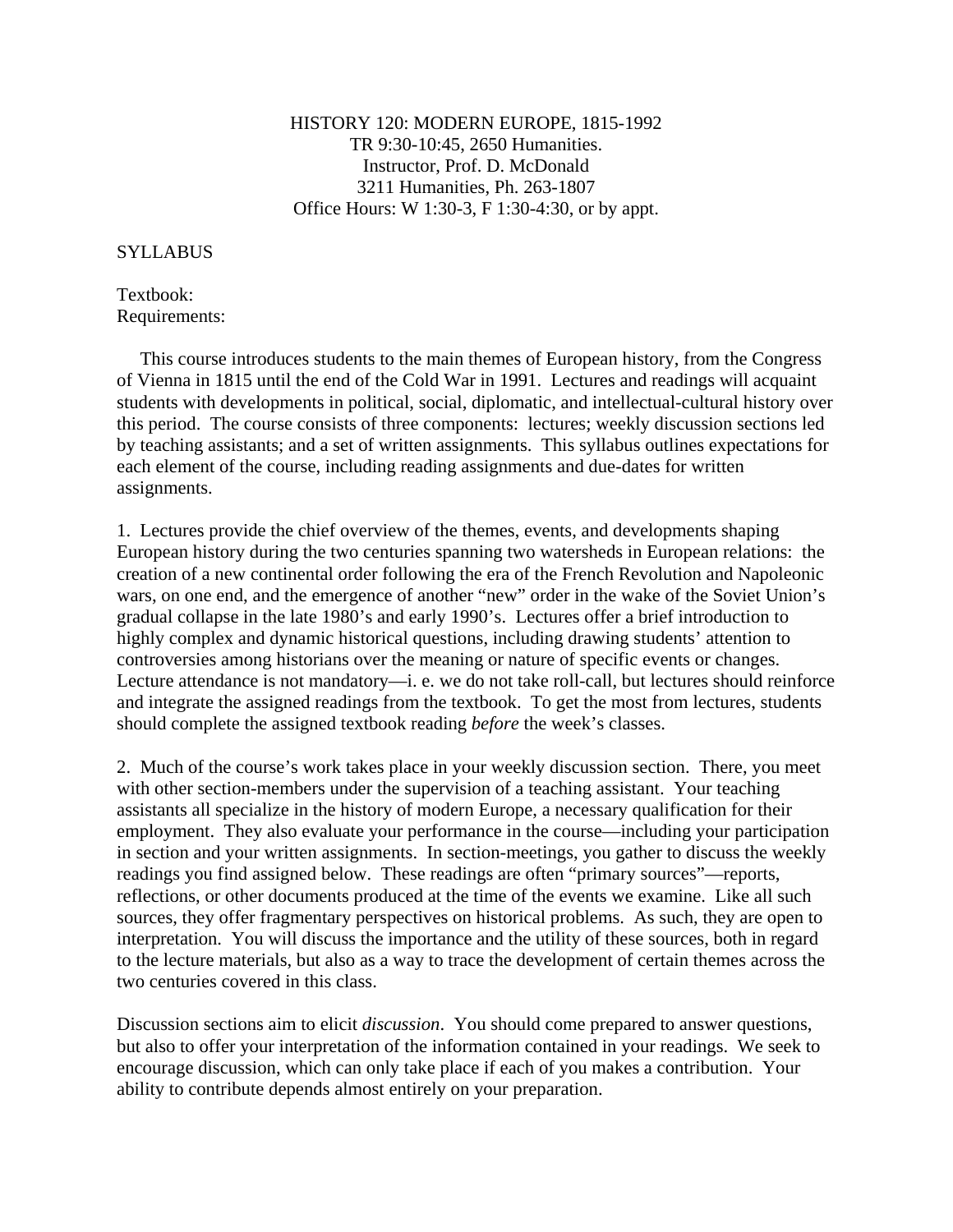Given the importance of this component in the course, it accounts for 20% of your final grade. For the same reason, we regard attendance and participation as *mandatory*.

3. Written assignments comprise the final component of this course. Since historians practice their profession through presenting written arguments, most often in narrative form, we place a great deal of emphasis on training you to present your thoughts and arguments clearly, using evidence responsibly. You will have two sorts of assignment, set-piece examinations and longer papers. The examinations consist of a mid-term, given during the class period on *Thursday, March 12***,** and a two-hour final examination on *May 13***.** Each will combine an essay question—or questions on the final—with brief identifications drawn from the lectures and assigned readings.

We also require you to write two term-papers. The first involves a three-page essay response to a question chosen from a list we will distribute in early February; it falls due on *Thursday, February 26*. This exercise should introduce you to historical writing and help you understand the instructors' expectations for organization, the use of notation, and the construction of argument based on clear evidence. Your second term-paper will be longer—approximately seven pages [1,750 words]. You will write on a topic of your own choosing, for which you must obtain your TA's approval. For this paper, you will also conduct research, consulting articles and books written about your topic, as the basis for a clear, well-documented argument. You will submit this paper in class on *Thursday, April 23*.

Historians take seriously the proper use of evidence and, especially, the proper attribution of evidence *and arguments* that they have found in the course of their research. They regard their own arguments and interpretations as their personal property, the product of their own work. Accordingly, they take plagiarism or inattentive attribution of sources *very* seriously. To help you understand how and when to acknowledge your sources, we will distribute a guide to the proper use of notation. You should also know that the university's disciplinary regulations deal harshly with academic misconduct. You can find these policies at this web-site: http://www.wisc.edu/students/saja/misconduct/UWS14.html If you have *any* questions about such issues, feel free to ask any of the course instructors for guidance or clarification.

## **IMPORTANT DATES AND GRADE BREAKDOWN:**

Discussion Section—weekly—**20%** of final grade First paper [due Feb. 26]—**15%** Mid-term examination [March 12]—**20%**  Second paper [due April 23]—**25%** Final examination [May 13]—**20%**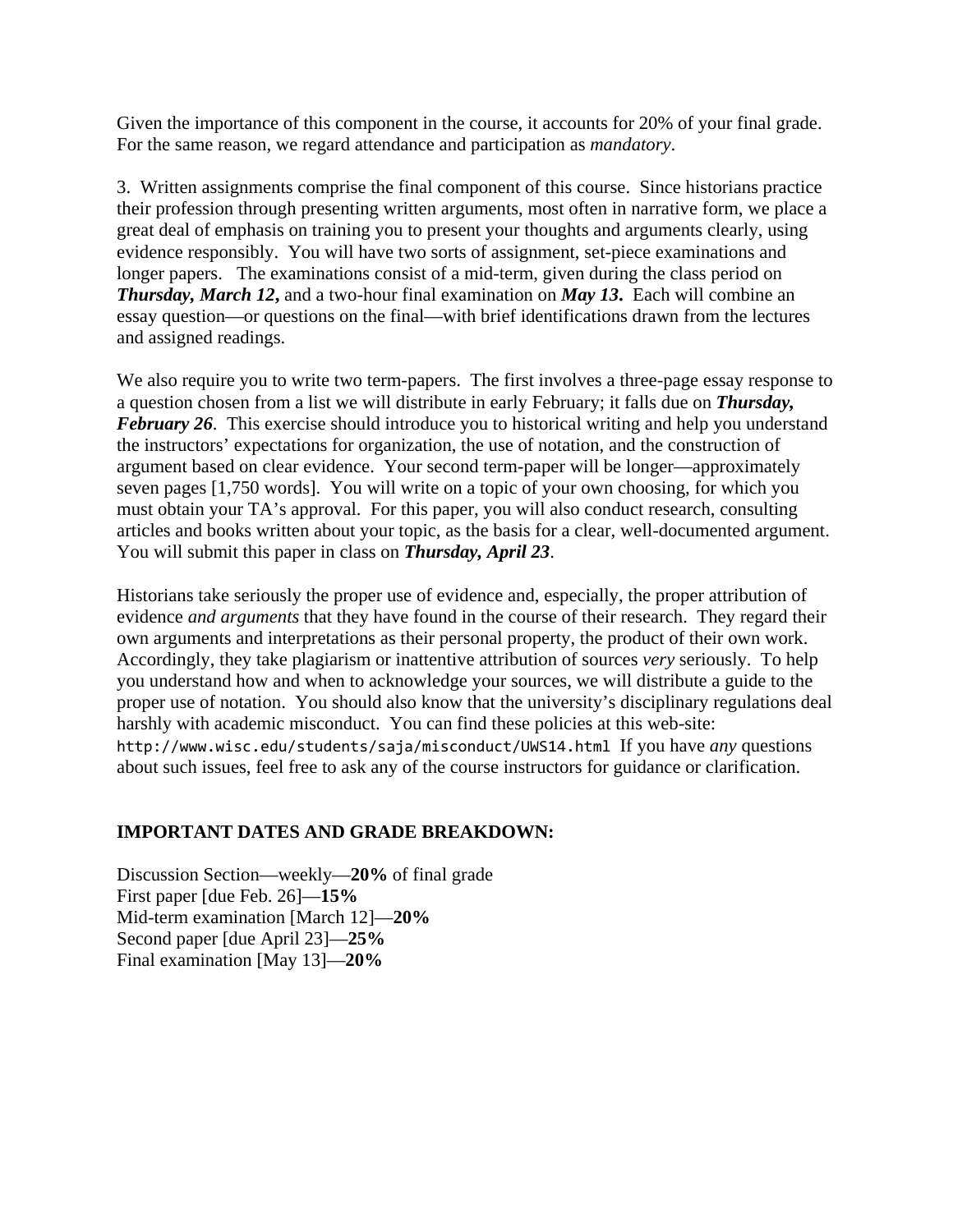## **SCHEDULE OF LECTURES, READINGS, AND ASSIGNMENTS**

Below, you will find a schedule presenting the titles for each lecture, important dates, and the assigned readings for each week's classes and sections. Please note that the readings for lectures come from the textbook you purchased for the course. In the interests of your economic health, we have placed the section-readings on the course's Learn@UW page in the form of Word documents or pdf files. Section readings will lag approximately one week behind the treatment of their topic in class.

**WEEK 1:** (Jan. 20, 22): 1815-1830.

*READING FOR LECTURE:*

1. Introduction--Europe and Its History(ies) 1815 to the present. States, Societies, Economies.

2. Constructing a new order, the Congress of Vienna.

*SECTION—INTRODUCTORY MEETING* 

**WEEK 2:** (Jan. 27, 29): Order and Change in post-Vienna Europe, 1815-1830.

*READING FOR LECTURE*:

3. The Forces of Order, 1815-1830—Conservatism and the Holy Alliance.

4. The Power of Change: The Industrial Revolution.

*READING FOR SECTION*: Holy Alliance Treaty, Carlsbad Resolutions, and Metternich's "Confession"

**WEEK 3:** (Feb. 3, 5): Challenging the Vienna Order, 1830-1848.

*READING FOR LECTURE*:

5. Nationalism, Socialism, and Romanticism.

6. Domestic Ferment and the Coming of Revolution, 1830-1848.

*READING FOR SECTION*: Andrew Ure; Friedrich Engels; Women Miners; William Blake, "Jerusalem;" Wordsworth.

**WEEK 4:** (Feb. 10, 12): The Vienna Order Overthrown: Europe, 1848-1856.

*READING FOR LECTURE*: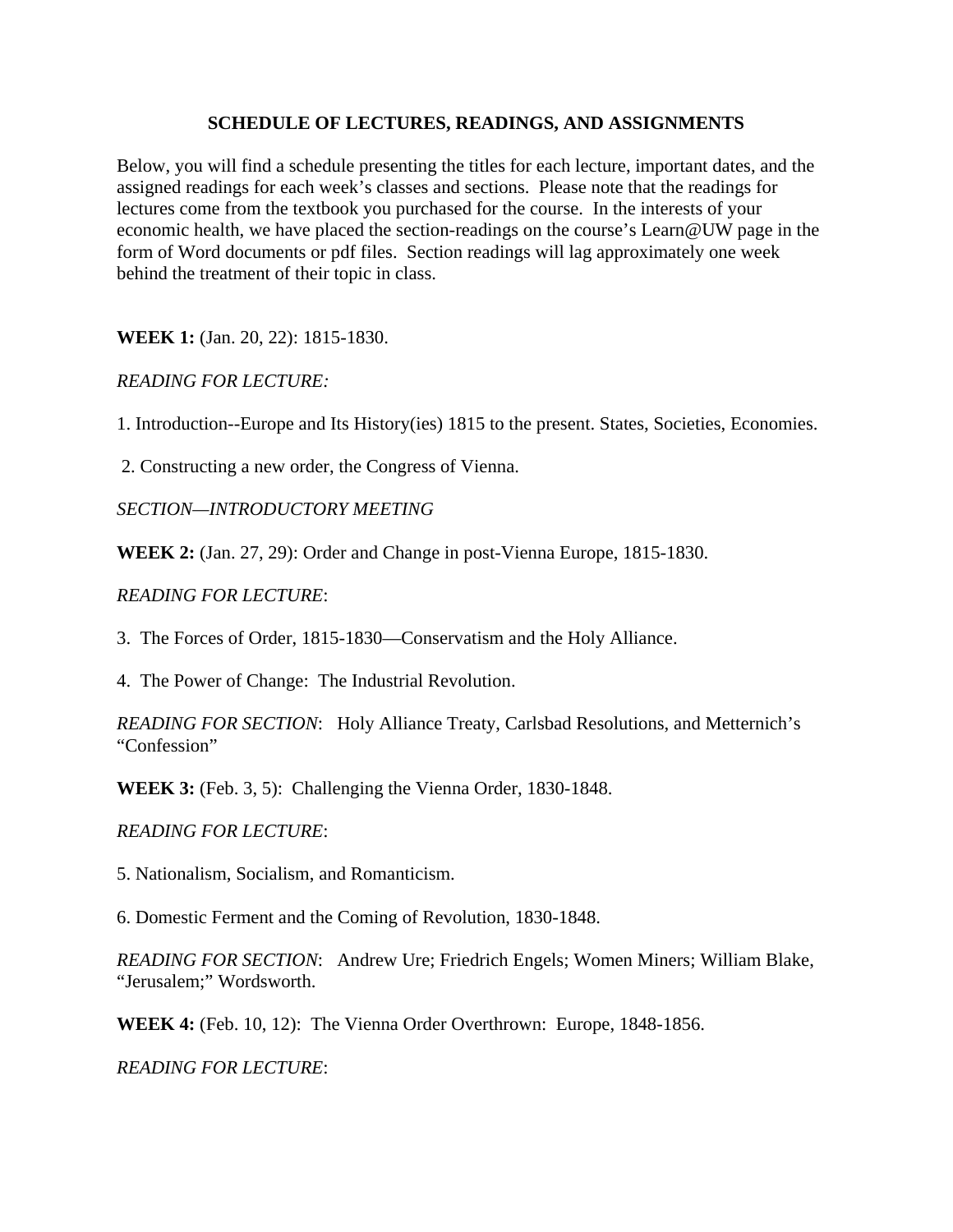7. Revolution and Its Domestication, Europe, 1848-1860.

8. Diplomatic revolution, Europe, the "Eastern Question" and the Collapse of the Vienna System, 1828-1856.

*READING FOR SECTION*: Fichte; Mazzini; Chartism; Fourier; Karl Marx and Friedrich Engels.

**WEEK 5:** (Feb. 17, 19): New States, Changing Societies 1848-1871.

*READING FOR LECTURE:*

9. The new Nation-States: Italy and Germany.

10. Reform and order in Europe, 1848-1871.

 SECTION: The Industrial Revolution, conclusion: the Cry for Social Justice. Voices, Chartism, Cabet, Marx and Engels.

Week 6 (Feb. 23, 25): Confronting the New--European Thought, Social, and Sexual Politics, 1848-1890.

 11. Liberalism and the "Darwinian Turn". READING: Chambers, pp. 943-954, 1017-1024. 12. The Rejection of Liberalism--Socialism, Anarchism, Ultramontanism, and Nihilism. READING: Chambers, pp. 1024- 1035.

 SECTION: Scientific Thought: Weber, readings from Comte, Wallace, Huxley, Stephen.

Week 7 (Mar. 2, 4): Diplomatic Imperialism, 1871-1907.

 13. Nationalism, Imperialism, and Diplomatic Alignments, 1871-1907. READING: Chambers, pp. 1060-1071. 14. MID-TERM.

 SECTION: Liberalism and Gender, J. S. Mill, The Subjection of Women.

Week 8: SPRING BREAK--RANDOM LEISURE PURSUITS.

Week 9 (Mar. 16, 18): The Breakdown of the Liberal Experiment, 1871-1914.

15. The Emergence of Mass Society. READING: Chambers, pp.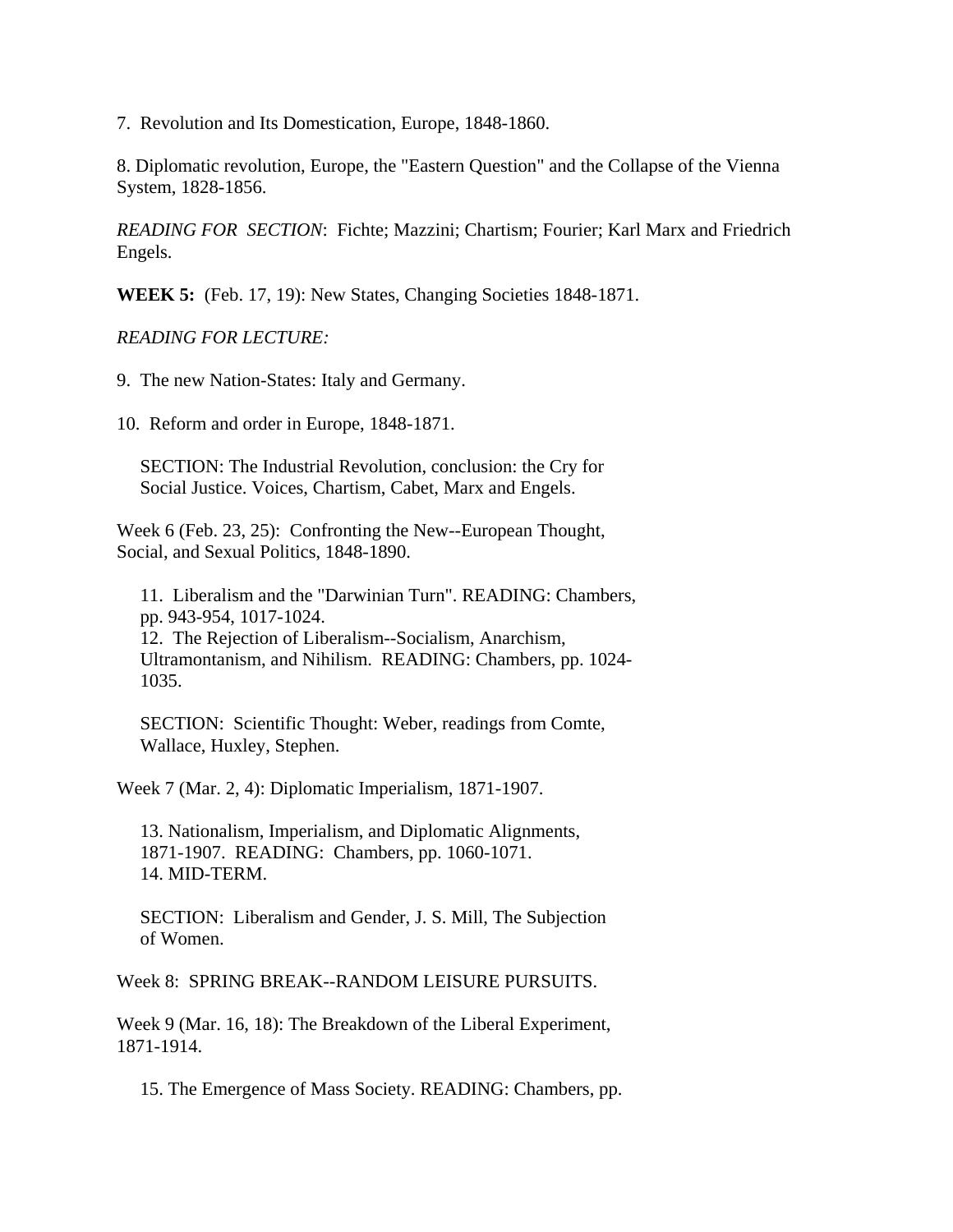1005-1024. 16. La Belle Epoque? Social and Political Conflict, 1890- 1914.

 SECTION: The Rejection of Liberalism. Weber, excerpts from Nietzsche, Chamberlain.

Week 10 (Mar. 23, 25): The End of the Old Order and the "War to End All Wars." 1907-1918.

 17. The Coming of the War, 1900-1914. READING: Chambers, pp. 1071-1081.

18. Total War and European Societies. READING: 1082-1097.

 SECTION: The Language of Imperialism. Weber, "German Attitudes," "Anglo-Saxon Attitudes," Kipling, Vambery.

Week 11 (Mar. 30, Apr. 1): "From Out of the Deep": Collapse and Restoration, 1917-1925.

 19. The Russian Revolutions and the Collapse of Central Europe. READING: Chambers, pp. 1097-1106, 1121-1126. 20. Another "new order", Making and Keeping the Peace from Versailles to Locarno, 1918-1925. READING: Chambers, pp. 1106-1117.

 SECTION: Read Weber, sections entitled "War and Revolution," and "Russia."

Week 12 (Apr. 6, 8): The Aftermath, 1918-1933.

 21. Memories of War and Politics in Europe, 1918-1933. READING: Chambers, pp. 1126-1140. 22. Memories of War and European Culture. READING: 1140- 1152.

SECTION: Freud, Civilization and Its Discontents.

Week 13 (Apr. 13, 15): "The Twenty Years' Crisis."

 23. The Great Depression and Europe. READING: Chambers, pp. 1152-1158. 24. Stalinism, Nazism, and Fascism. READING: Chambers, pp. 1161-1191.

SECTION: Weber readings on Fascism, Nazism.